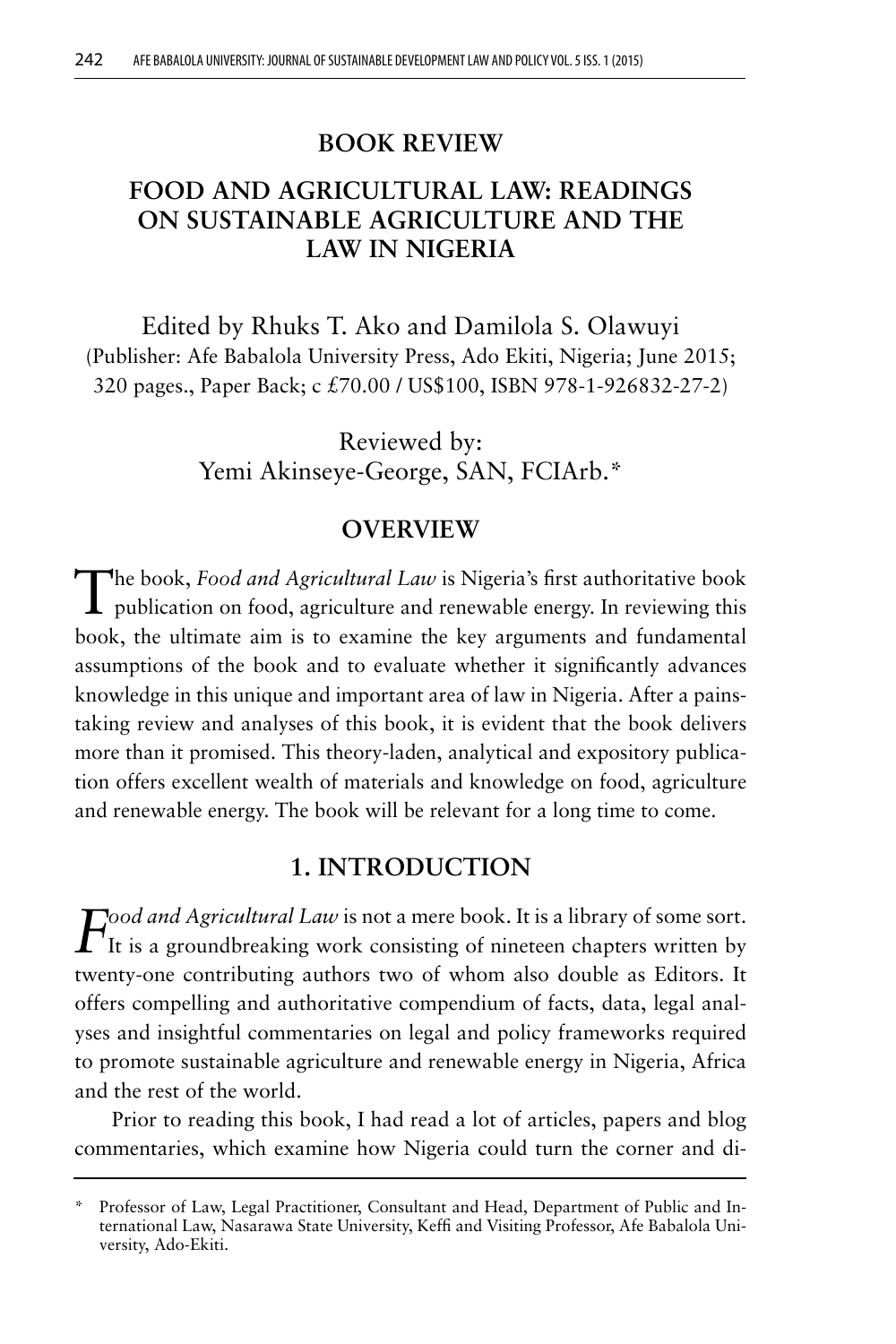versify its ailing economy to place less reliance on oil by stimulating growth in other key sectors such as agriculture. Nigeria's agricultural prowess has never been in doubt. Prior to the discovery of oil, Nigeria was recognised globally as an agricultural super power. Many years of excessive dependence on oil resulted in a near annihilation of other key sectors of the economy. The pertinent question therefore is how can Nigeria put in place adequate legal and policy frameworks to usher a progressive return to sustainable agriculture. Despite the importance of this question, scholars have not given it detailed and book-length exposition and discussion.

The book under review made it very clear from the outset that its aim was to fill this gap in the literature. In so doing, the book adopts a multi-disciplinary approach as the contributing authors are drawn from various professions including law, economics, environmental science, development, agriculture, economics and allied disciplines. The book analytically x-rayed key historical and sectorial challenges to agricultural expansion programs in Nigeria. The book embarked on a scholarly voyage that examined impacts of environment, soils, feed quality, trade, land tenure, human rights, climate change, health, fiscal policies and dispute resolution on sustainable agriculture in Nigeria. To the best of my knowledge, this book is the first attempt by any University in this country to embark on such a comprehensive study of the role of law in sustainable agriculture. It adds another feather to the cap of Afe Babalola University, Ado-Ekiti which is already gaining global acclaim for being a role model in the development of university education. The book is therefore rightly dedicated to the genius behind the uncommon achievements of the University, Aare Afe Babalola. The justification for this is well founded in the dedication page, which states that:

This book is dedicated to Aare Afe Babalola, B. Sc Econ. (Lond), LL.B (Hons), B.L., OFR, CON, SAN, FNIALS, FCIArb., LL.D, President Emeritus and Founder of Afe Babalola University, Ado-Ekiti, Nigeria. Accomplished lawyer, farmer, educationist, philanthropist, reformer, leader, role model, motivator, and trailblazer who on March 11, 2015 became the FIRST AFRICAN to be conferred with an honorary Doctorate Degree in Law (LL.D) by the prestigious University of London, United Kingdom. This book is in recognition of Aare Afe Babalola's achievements, vision and passion for sustainable agricultural education and reform in Nigeria, Africa and globally.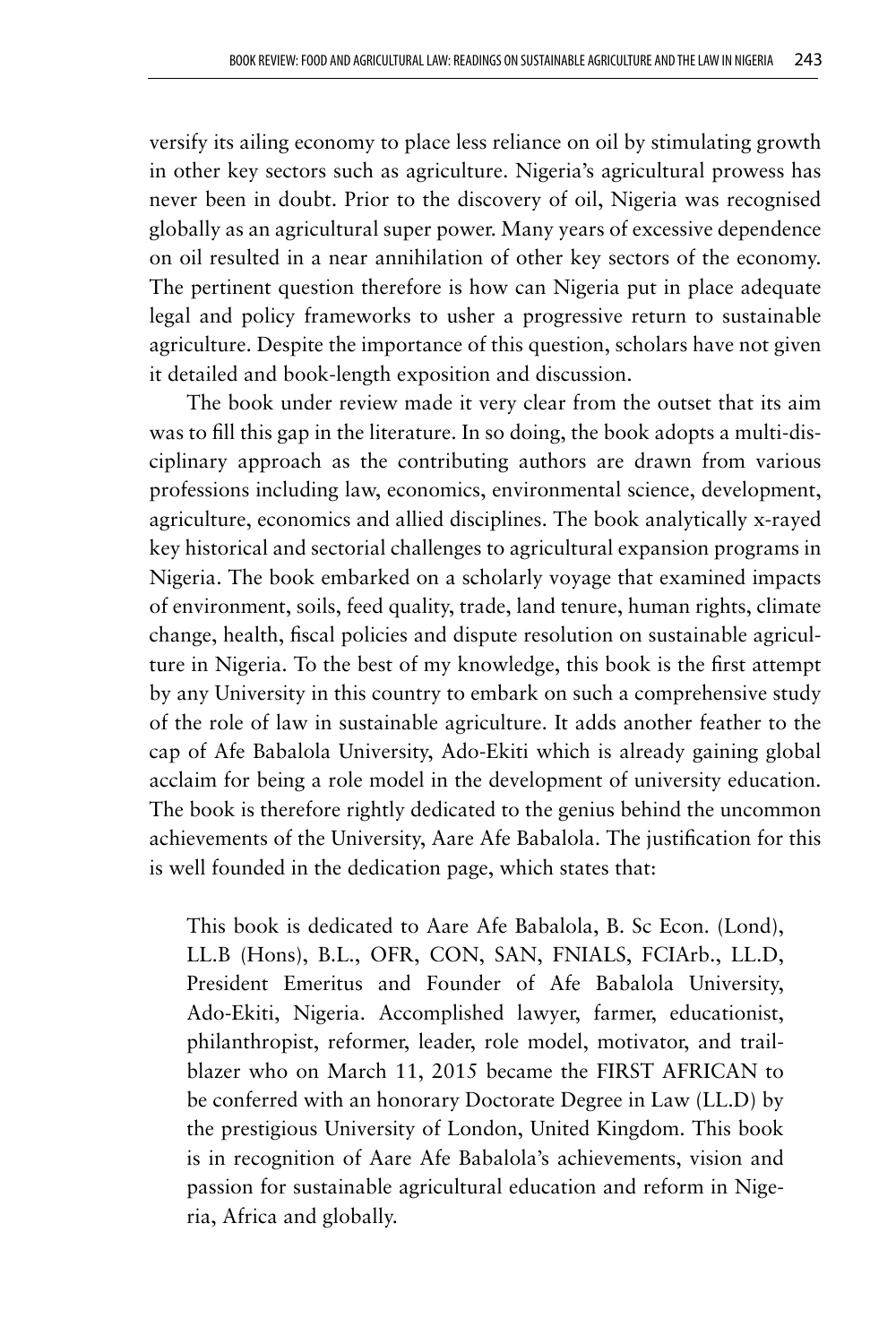The introductory pages of the book aptly document the exploits of Afe Babalola University, Ado Ekiti in the area of agriculture:

Afe Babalola University, Ado-Ekiti (ABUAD) has made an institutional commitment to agriculture and global sustainable development. Located in the serene and beautiful city of Ado-Ekiti, about 250 miles south of the city of Lagos, Nigeria, Afe Babalola University has *the largest University farmland* and plantation in Nigeria. With about 1000 hectares of farmland impeccably apportioned for farming, fishery, processing and packaging, Afe Babalola University has strategically positioned itself to train and equip university graduates with the required skills and practical experience to be leaders in Agriculture, and to return Nigeria to an era of sustainable farming.

Continuing, the authors provide tenable scholarly justifications on why the ABUAD Farm provides a modern and state of the art practical context for any study of agricultural processes and methods:

The ABUAD Farm, separated from the main campus of the institution by a fence and located to the North of the Elemi River, currently boasts of about 800 fish ponds, over 500,000 teak trees, over 500,000 gmelina trees; 500,000 moringa trees; a moringa factory producing seven products (capsule, leaf powder, body butter, hair cream, tea, seed and oil); diverse nursery for various plants; an elaborate high-breed mango plantation; piggery; snailry; guinea-fowl farm; turkey farm; quail farm; honey farm and a feed mill among others. To ensure their sustainability, a hatchery is on the farm to produce fingerlings while another complex on the farmhouses the post-harvesting of the ponds. The interconnected Elemi River is the principal source of water for the ABUAD Farm. As Nigeria's Honourable Minister for Agriculture, Dr. Akinwumi Adesina noted during his visit to the University: *"The most impressive part of my visit was the University farm. There is no university in Nigeria with this kind of commercial farm"*

One cannot but agree with the declaration by the iconic Editors that: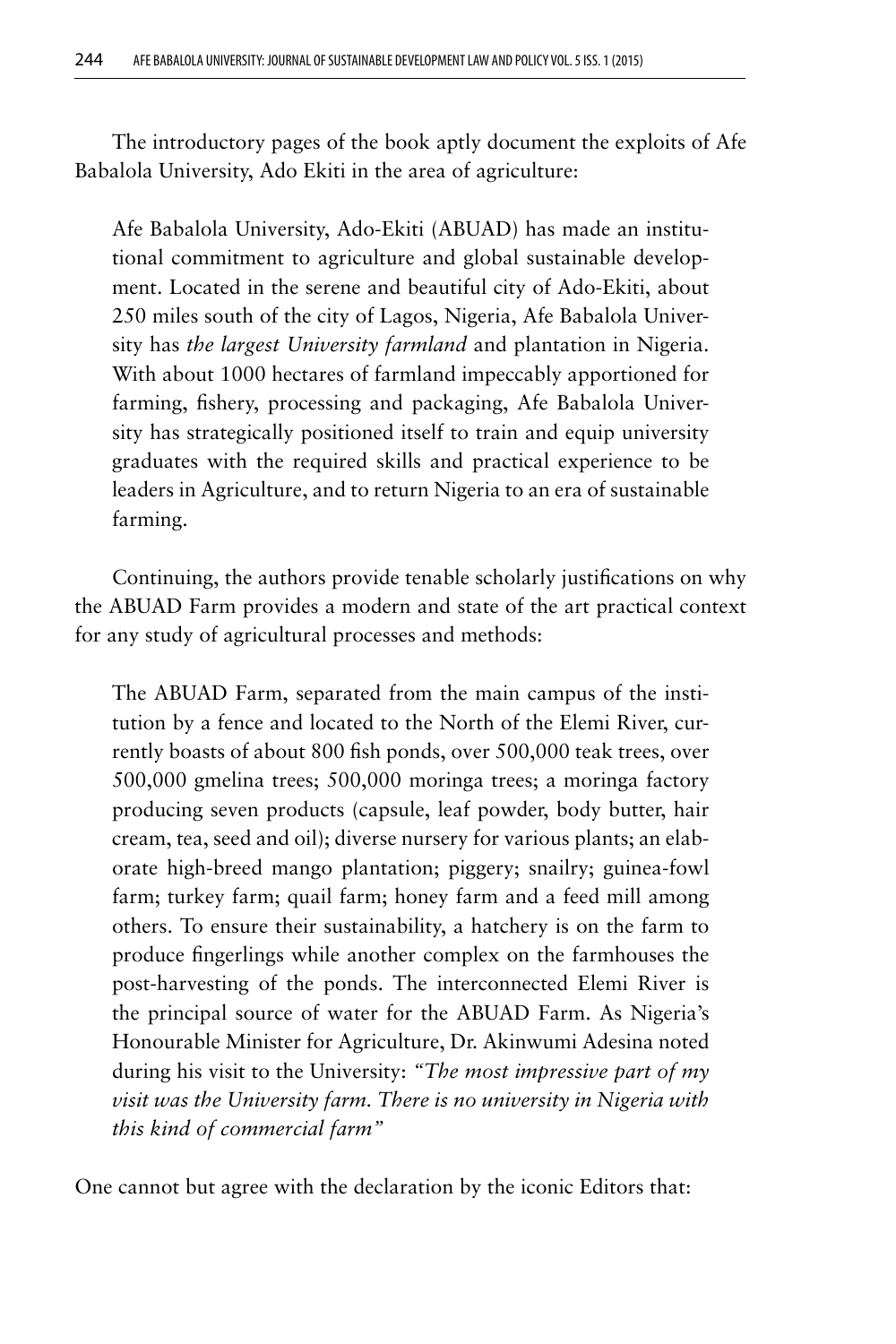The expansive ABUAD Farm encapsulates the unique vision and passion of the President and Founder of the University-Aare Afe Babalola, OFR, CON, LL.D, DLITT, SAN- to provide total and holistic education graduates and emerging Nigerian leaders. This book is a celebration and acknowledgement of that vision. The book recognises the trail-blazing efforts of Aare Afe Babalola who is establishing the University has single-handedly spearheaded an educational reform agenda that hopes to return Nigeria back to an era of a strong, robust and diversified economy underpinned by sustainable farming.

Evidently, this timely book causes us to understand the extent and depth of institutional resources and facilities that Afe Babalola University has committed to spearheading agricultural reform and education in Nigeria. By exploring legal, policy, and institutional challenges facing agricultural development in Nigeria, the editors seek to educate us on emerging impetus for change and how policy leaders can support and build on private sector innovations and reforms as exemplified by Afe Babalola University and the ABUAD Farm.

# **2. EVALUATION OF KEY CONTRIBUTIONS AND CONTENT**

The 19 chapters of the book provide facts, ideas and reform proposals on  $\perp$  the relevant laws, institutions and best practices on agriculture internationally and in Nigeria. The book is an eye-opener, a signpost, and timely response to the clarion call to diversify the Nigerian economy away from its precarious dependence on oil.

Chapter 1 deals with the 'Meaning, Nature and Scope of Agricultural Law'. Here Damilola Olawuyi, a first class lawyer and writer engages in a penetrating analysis of the trajectory of Agricultural under-development in Nigeria. He aptly underscores the fact that the neglect of agriculture is closely intertwined with a sharp rise in poverty and hunger in the country. Further, the author/editor discusses the role of agricultural lawyers and the concepts of sustainable agriculture, sustainable development, the right to adequate food and environmental sustainability.

Chapter 2 is on the 'Evolution of Agricultural Policies and Laws in Nigeria'. Authored by Olayinka Ajala, the chapter traces the development of agricultural policies and laws in Nigeria from 1960 to the recent times.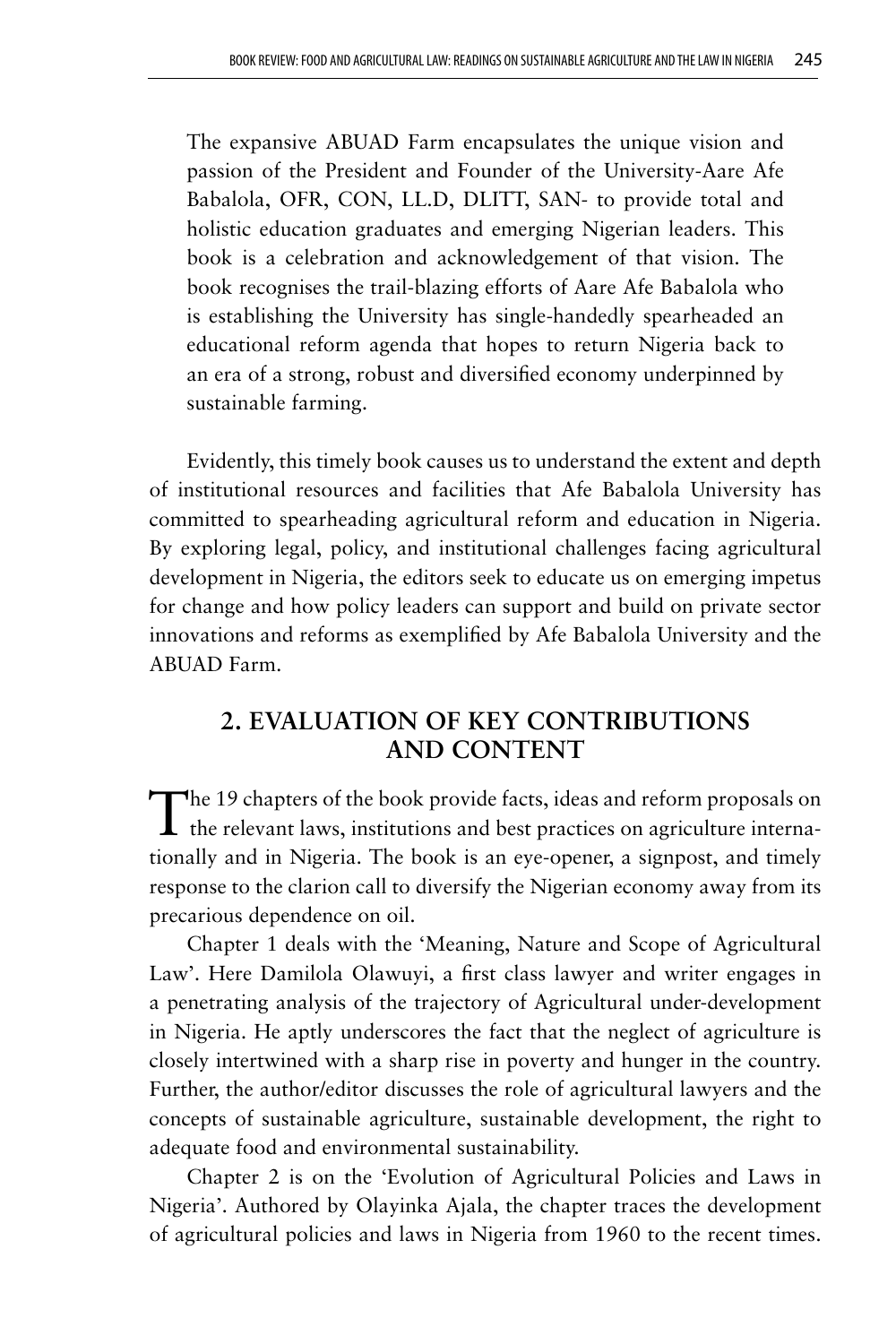However, this chapter falls short of taking account of the most significant intervention in this field in recent times-the Agricultural Transformation Agenda (ATA) which is undoubtedly the most important legacy of the immediate past Goodluck Jonathan administration in the country. Nevertheless it makes recommendations for greater private sector participation, which is the essence of the ATA. The recent introduction of the National Agricultural Growth Enhancement Support Programme (NAGESP) and the Staple Crops Processing Zones (SCPZ), the paradigm shift in Agriculture from being a developmental project to being a business and other components of the ATA have significantly impacted on agricultural policy in the country. The gap observed in this chapter is filled in Chapter 11 where the book discusses the Agricultural Transformation Agenda (ATA) of the Federal Government in some detail.

Chapter 3 by Chilenye Nwapi considers key issues and challenges in 'Land Ownership, Mineral Development and Agriculture in Nigeria'. The Chapter makes recommendations for resolving perennial conflicts between agriculture and mineral development.

In Chapter 4, Bethel Ihugba focuses on 'Resolution of Farmland Disputes and Agricultural Development'. Observing that lawyers are too eager to resort to litigation, the author x-rays the adverse effects of delay of land litigations on agriculture and recommends the use of alternative dispute resolution (ADR) techniques for resolving land disputes.

Chapter 5 draws important lessons from Zimbabwe's so-called land-reform policy of 2000 which brought about serious decline in agricultural production in the country and resultant reversal of the country's status as Africa's 'Bread-basket'. The author makes suggestions for avoiding the pitfalls in which Zimbabwe has found itself.

Chapter 6 examines 'Agriculture and the Environment: A Legal and Human Rights Assessment of the Impacts of Pollution on Agriculture in the Niger Delta of Nigeria.' The author maintains that there is a positive obligation on the part of the government to ensure food security and that this obligation implies a duty to punish those who engage in the activities likely to affect food production.

Chapter 7 is a unique chapter that exhaustively analyse why soil is crucial to agricultural processes. It considers the International Legal Regime for Sustainable Soil. The authors make a persuasive case for a specific international instrument to promote soil sustainability. As the authors rightly note: 'it all starts with the soil'.

Chapter 8 discusses Climate Change and Agriculture: Legal and Policy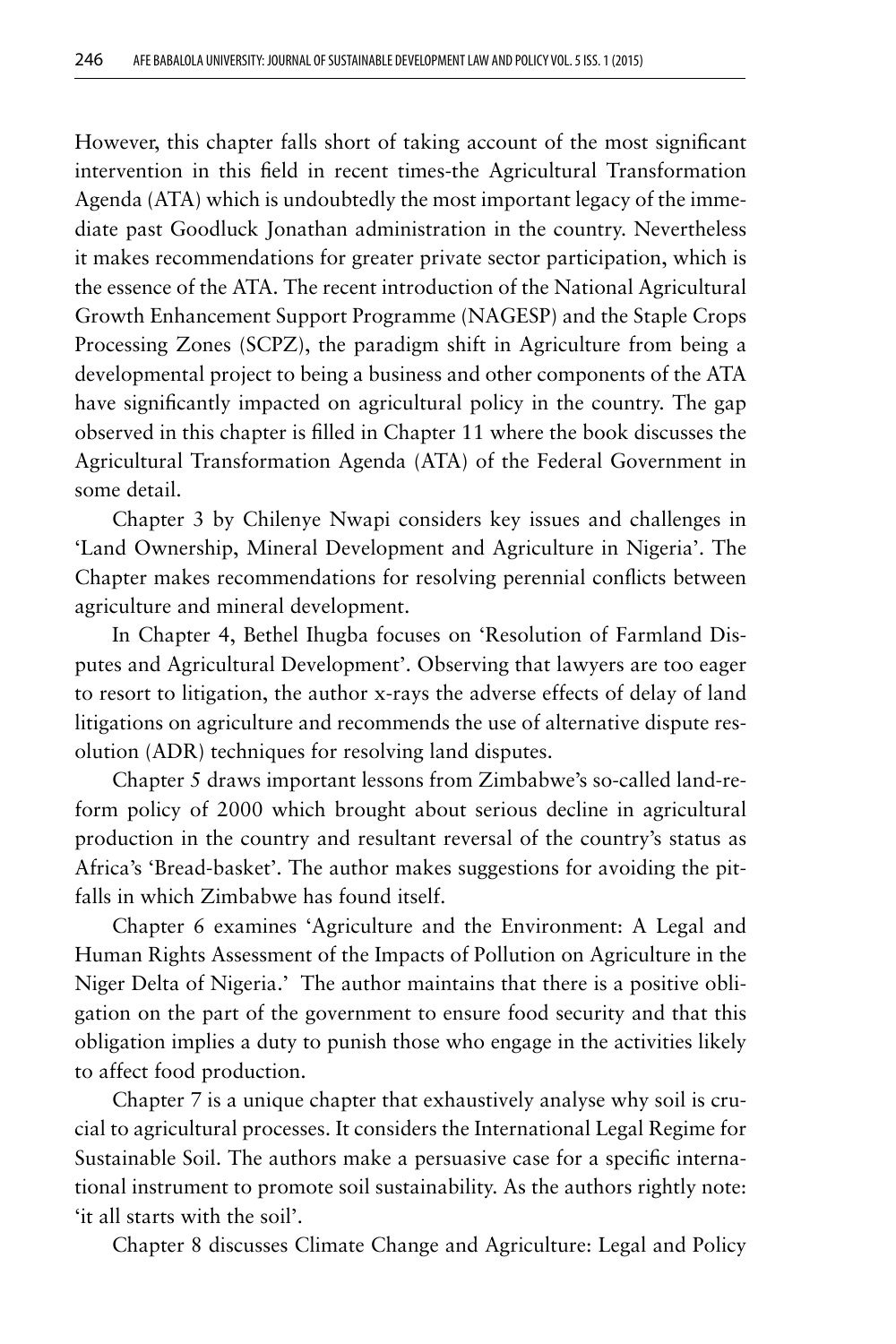Framework for addressing Impacts. The authors laments the over-reliance by farmers on rainfall as the main source of water for agricultural purposes and advocates access to information on new farming methods and technologies to reduce the negative impact of declining rainfall due to climate change.

Chapter 9 is an assessment, legal and theoretical of the right to food in Nigeria. The authors analyse the emerging concept of the right to food in international law and argues for the introduction of the right to food through a liberal interpretation of the right to life as the Indian courts have done.

Chapter 10 examines Trade and Agriculture in Nigeria, the deficiencies in Nigeria's Constitutional Framework for international trade in Agricultural commodities. The author identifies gaps in the Nigeria's development-trade strategy and argues for the reintroduction of the 1963 Constitutional framework, which enabled states (regions) to engage in the export of agricultural commodities and to regulate standards of commodities produced within their domain. On the contrary, the provisions of the 1999 Constitution truncate the ability of states to develop their export capacity in agricultural commodities. There is also the need to adopt the OECD trade policy framework, which involves a four-stage trade policy cycle of formulation, negotiation, implementation, monitoring and evaluation to effectively interact in the International trade system.

Chapter 11 considers 'Fiscal Policy and Agriculture: Legal and Policy Framework for stimulating Growth in Nigeria's Agricultural Sector'. The author advocates for legislation to back up the several laudable policies and fiscal instruments of government, which, as the courts have decided do not have the force of law.

Chapter 12 is on Commercial Aquaculture in Nigeria: Designing a Legal Framework. Written by six authors, this chapter defines Aquaculture as the cultivation of freshwater and saltwater populations under controlled conditions as distinct from commercial fishing, which is the harvesting of wild fish. The authors argue vehemently for the enactment of laws to regulate the subsector in order to protect the industry, the environment, other resource users and the consumers. In the meantime, it is advocated that the Environmental Impact Assessment law may be amended or regulations made under them to mandate aquaculture enterprises to carry out EIAs as the basis for sound technical approach for the development of sustainable aquaculture management systems in Nigeria.

Chapter 13 is on Regulating Animal Feed Quality in Nigeria. To checkmate the conflicts that often arise between herders and crop farmers, reg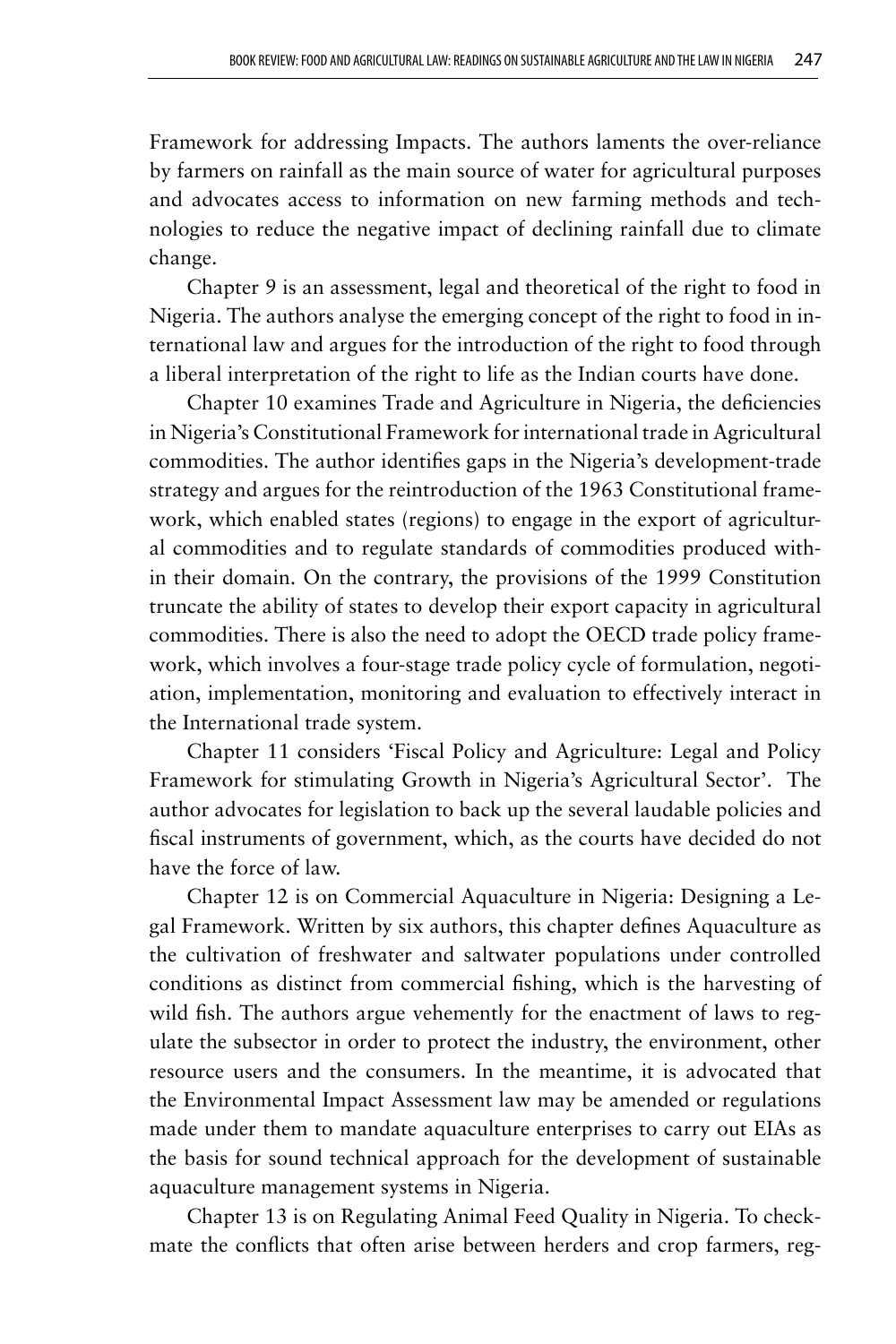ulation should consider the establishment of government cattle ranches in different parts of the country and the allocation of land at affordable costs for pastoralists to establish their grazing fields as well as intensification of education for the herders. The authors could have shed further light on how these ideas would work in practical terms. They however rightly called for the adequate personnel and laboratory facilities to ensure the quality of animal feeds.

Chapter 14 critically analyses the role and impact of the European Union (EU) legislation and policy on sustainable agriculture. Using England as case study, the author draws lessons from the implementation of the Common Agricultural Policy (CAP) of the EU. Notably, the author notes that the implementation and adaptation of EU legislation and the CAP in England mostly permitted the recovery of targeted species and habitats by expanding environmentally friendly farming techniques based on local needs.

Chapter 15 provides a compelling overview of the development of the EU bioenergy legal framework and, in particular of the sustainability regime introduced for biofuels and bio liquids. This includes the integration of environmental issues into renewable energy policy.

Chapter 16 considers 'Legal Framework for the Sustainable Production of Non-Eatable Products of an Agricultural Origin: The Example of Biofuels. It analyses the concept of sustainable agriculture in connection to the sustainable production of biofuels of an agricultural origin. Such non-eatable products of agricultural origin include cotton flax, other kinds of fibres, rubber, wood for timber and fuel, animal feed, etc. The chapter examines how the production of these biofuels can be unsustainable and highlights how it can cause insecurity of food supply with negative effects on land use and land development; its tendency to pollute soil and water, harm the existing eco-systems through excessive use of chemical fertilizers and pesticides. The need for a legal framework is strongly advocated. Nigeria certainly has much to learn from the experiences of America and European countries in this respect.

Chapter 19 brings us back home to Nigeria. The author, Professor Smaranda Olarinde analyses legal and policy frameworks for addressing the linkages between agriculture, nutrition and health in Nigeria. The author brilliantly calls the attention of policy makers to the need for laws and policies not only for making the agricultural system more productive and sustainable, but also maximizing its contributions to human well-being. She aptly advocates greater collaboration between nutrition and health institutions.